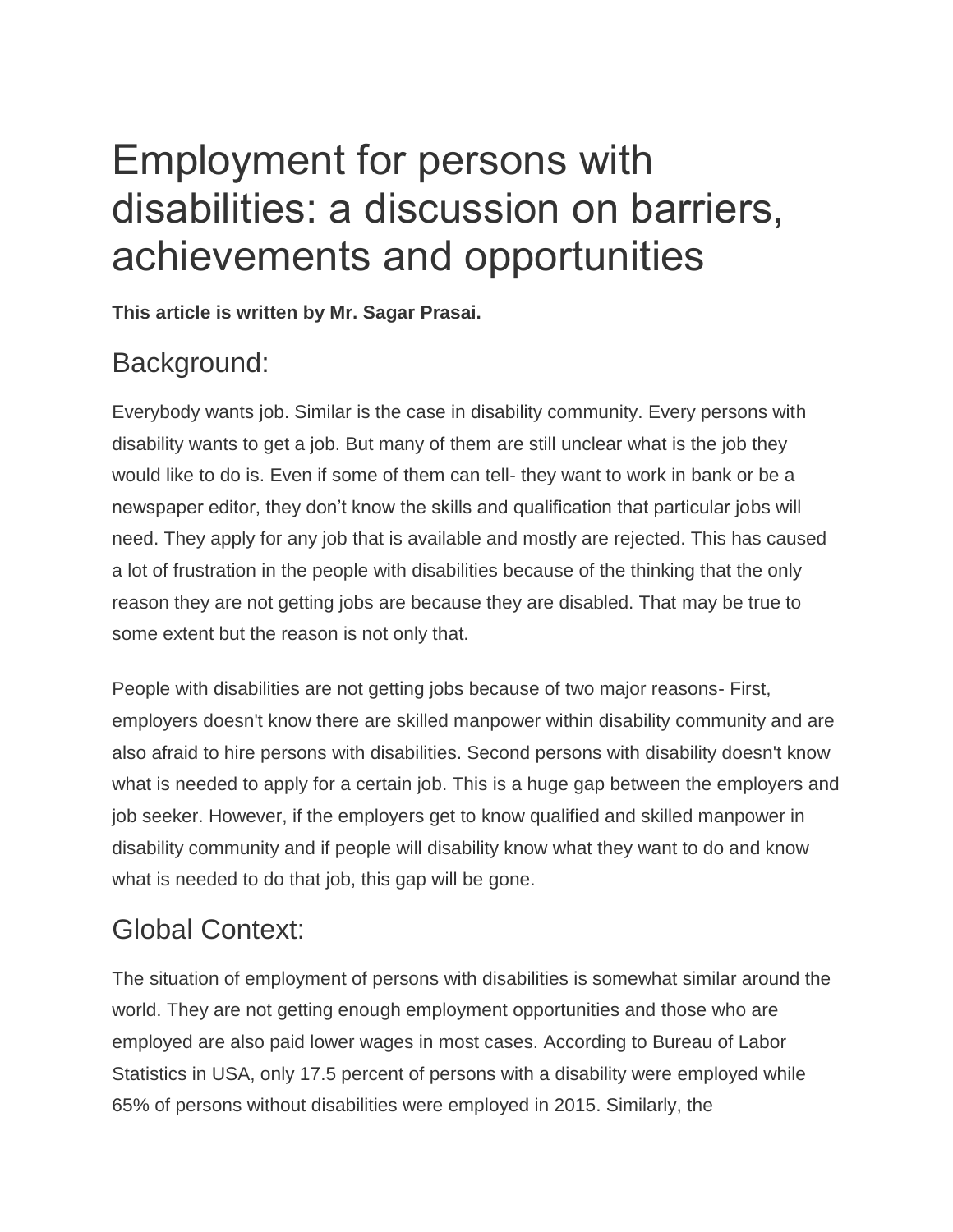unemployment rate for persons with disability was 10.7 percent in 2015, about twice that of those with no disability (5.1 percent).

World Report on Disability (WHO, World Bank, 2011) also shows contrasting difference in employment rate between persons with and without disability. This report shows that in low income countries, employment rate of persons with disabilities is 42.9% while that of people without disabilities is 58.8% (in age group 18-49 yrs). The report suggest four major barriers for employment of persons with disabilities: Lack of Access, Misconception about Disability, Discrimination and Overprotection in Employment Law. It is also seen that women with disabilities earn less than men with disabilities.

#### Nepal's Context

According to the National Population Census of Nepal (2011). 1.94% of total population has disability. That equals to about 500,000 Nepalese. Out of those people, 163000 (1.52% of total youth population) are youths between (aged 16 -40). There are not any desegregated data on disability and employment. However, based on the field experience, we can safely say that employment status of people with disabilities in Nepal is in its worst case.

Very few people with disabilities are employed and even among them, most are unemployed. National Living Condition of Persons with Disabilities (National Federation of the Disabled – Nepal and SINTEF, 2015) states that access to employment among persons with disabilities is very low. This is similar even for the households with family members with disabilities.

Because of various myths about disability, it is seen that people with disabilities can do only certain kind of jobs. For instance, it is believed that, persons with visual impairment can only do front desk jobs or teaching jobs. These kinds of presumptions has also played significant negative role in employment of persons with disabilities.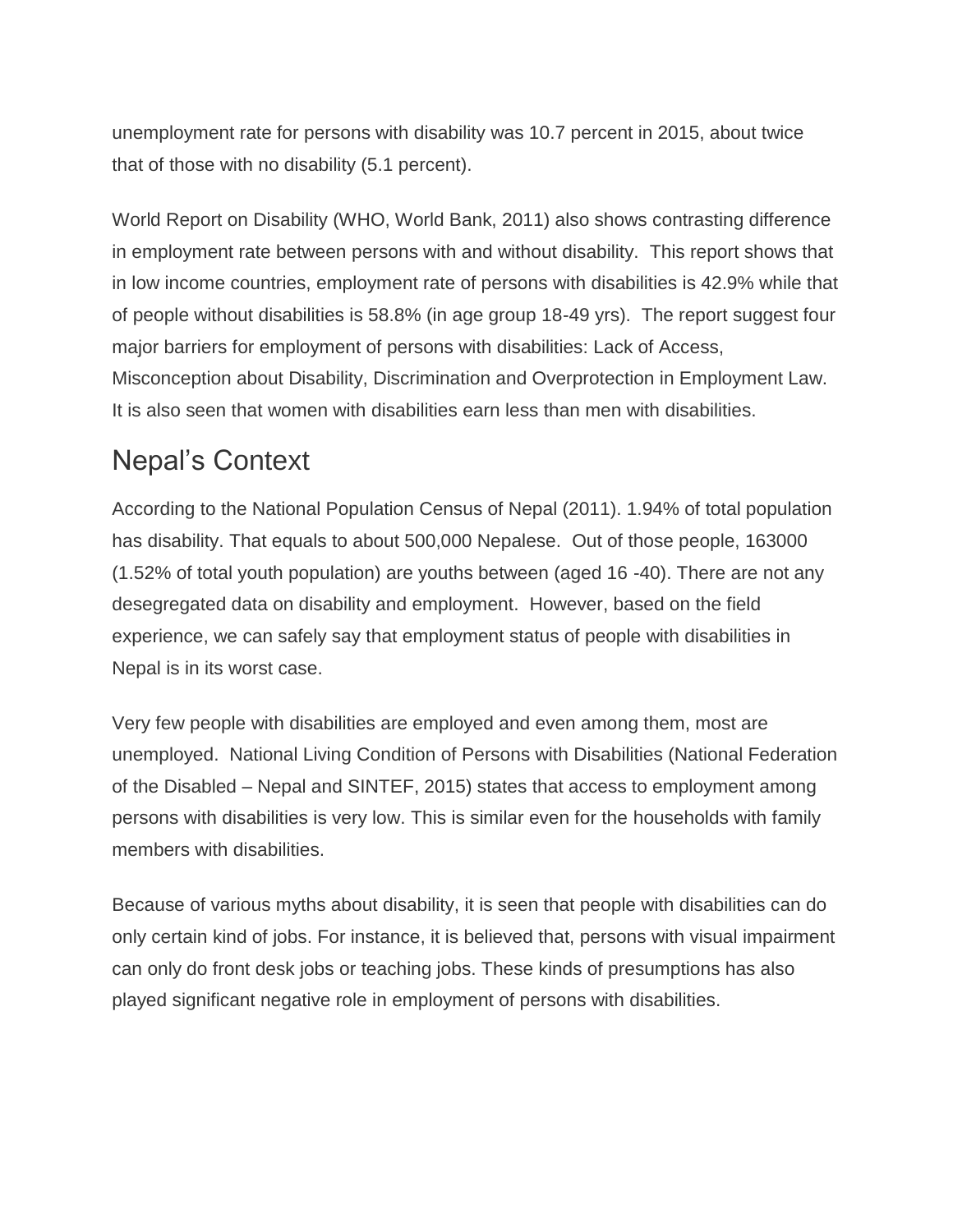However, there are also some big companies that have set a strong examples by hiring persons with disabilities. Those companies include- Deurali Janta Pharmaceuticals, The Bakery Café, Cloud Factory etc.

#### Government Provisions

The new constitution of Nepal which was adopted a year ago has prohibited discrimination of any kind because of one's disability. This is applied in employment sector also. In addition to that, Disabled Protection and Welfare Act (1992) has stated that every private company that hires more than 25 employees should hire at least one persons with disabilities for every 25 employees. The pay and other facilities of these employee with disabilities should be equal to those without disability. However, these laws are not implemented in way they are mandatory.

Nepal government has also reserved 5% quota in civil service jobs (public service). This provision has help many people with disabilities to get into government jobs each year. Similar provisions are in place for jobs that are opened by companies and commission that haves some kind of government investments.

Government also has provision for disability pensions and allowances if somebody acquired a disability during jobs. But there are no such provision in terms of private companies.

#### Right vs. Skills

Employment like other basic needs are rights of every persons. However, by being focused only on employment rights, many job seekers with disabilities have given very little of no emphasis on individual's skill sets. It is very important on someone looking for a job to have the minimum requirements and skills that are required by that particular job. But many times disability rights activists themselves try to overlook this fact and private sector are often unhappy with this.

The skills development training provided by NGO are often traditional and doesn't provide the necessary skills to the participants so that they can integrate into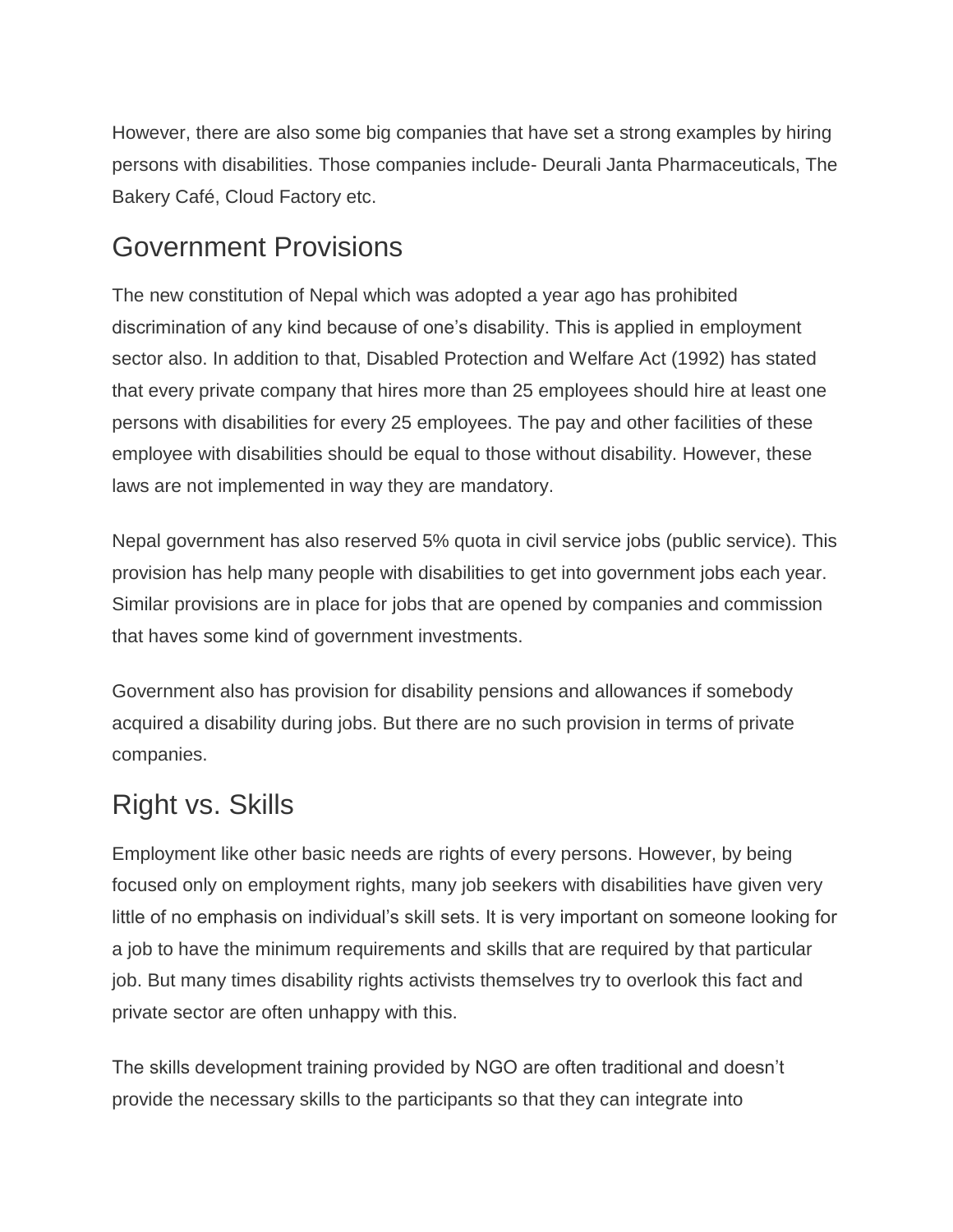mainstream labour market. This is because these trainings package are designed without doing necessary market assessments.

Employers are also hesitant to hire persons with disabilities thinking that once hired they can't be laid off the jobs ever. So disability activists should pass on the message to the private sector that firing someone because of disability is prohibited, but firing someone because of bad work is okay.

Also job seekers with disabilities should be prepared for the job market they are about to enter. They should also leave behind the 'NGO culture' and become more professional as they are expected during the job.

### Opportunities and Conclusion

Even though employment situation of persons with disabilities is not satisfactory currently, many initiatives are underway which promises the good outcomes in the future. Because of the new constitution, many acts are being revised including employment law of Nepal, so this is the best time for activists in Nepal to intervene in such acts to make them disability friendly as well.

Many employers have now understood that people with disabilities may be their reliable work force. People with disabilities should be able to take this belief in next level by preparing themselves for jobs they have to offer. NGOs can also help in this process by providing trainings of those skills which are easily sellable in Job Market. A through market analysis needs to be done while designing such trainings.

Disability community of Nepal can also be benefitted from the many years of relation between Nepal and Republic of Korea. Bringing good practices on disability and employment from Korea to Nepal by engaging professionals and civil society organizations of both countries will play a significant role in employment of persons with disabilities. Sharing what is working on each country and what are the factors that are motivating private sector to work closely with disability community will also be very important.